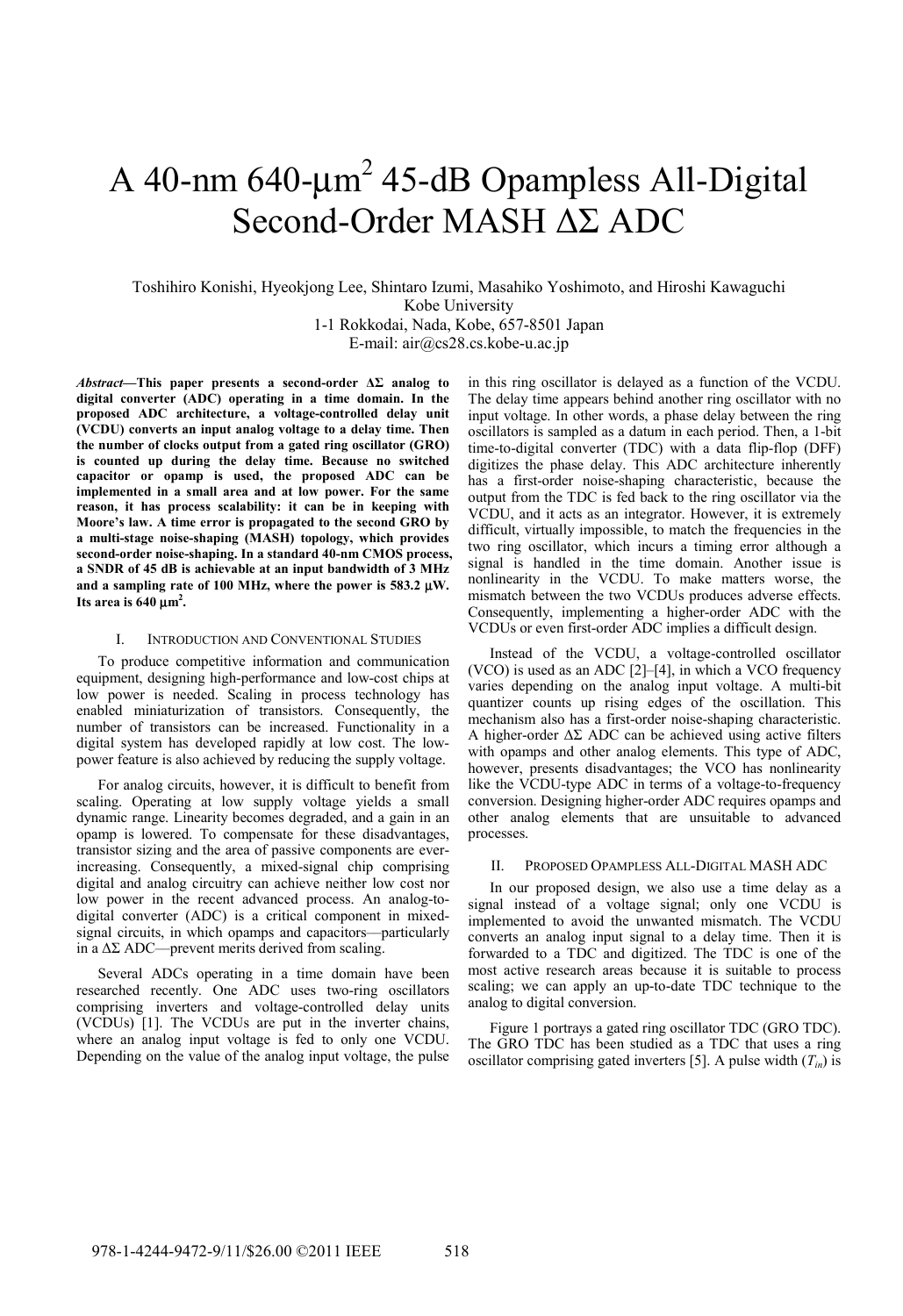input to the GRO TDC as a time-varying analog datum. During  $T_{in}$ , the GRO TDC quantizes it with the counter by counting up the clock, *CK*. Then the datum is shown as a discrete value. It is noteworthy that this GRO TDC also has a first-order noise-shaping characteristic, but in the literature, its function as the first-order modulator is merely exhibited; it is not completed as an ADC.



Figure 1 Gated ring oscillator time-to-digital converter (GRO TDC).

Figure 2 depicts the mechanism of the first-order noise shaping. The quantization error, *QN*[1], is propagated to the next pulse  $(T_{in}[2])$  by holding the waveform of  $GRO_{out}$ . In the proposed ADC architecture, the quantization error can be propagated to the next-stage TDC in a multi-stage noiseshaping (MASH) manner. This MASH-type ΔΣ modulator achieves high accuracy without opamps, analog elements, or capacitors that occupy a large area; a low-cost and low-power ADC is possible. Because all control circuits can be implemented using a standard cell library, the proposed ADC has scalability to the advanced process.



Figure 2 First-order noise-shaping characteristic in GRO TDC.

#### *A. Second-order MASH ΔΣ ADC*

As shown in Figure 3, the second-order MASH ADC generally has first-order  $\Delta \Sigma$  modulators, quantizers, and a subtractor for quantization error propagation. Figure 4 is our proposed architecture, which employs the GRO TDCs as  $\Delta\Sigma$ modulators. The counters are quantizers. The DFF propagates the quantization error to the next stage. As far as we know, this type of MASH  $\Delta\Sigma$  ADC only with TDCs but without opamps has not been presented yet.

#### *B. Quantization error propagation*

In Figure 5,  $T_{in}$  signifies the input pulse width into the GRO, *GROout* stands for the output of the oscillation, *Dout* denotes the number of clocks, and  $T_{ON}$  represents a period of the GRO's oscillation that includes the discrete datum, *Dout*,

and quantization error, *QN*. As the figure shows, the quantization error is preserved in the GRO's oscillation; the DFF detects the first rising edge of the *GRO*<sub>out</sub>, and outputs  $T_{ON}$  including *QN*. It is possible to obtain *QN* by subtracting  $\overline{D}_{out}$  from  $T_{ON}$ . Consequently, the quantization error can be forwarded to the next GRO, and the higher-order MASH ADC is achievable.



Figure 3 Diagram of second-order MASH ADC



Figure 4 Proposed second-order MASH ADC architecture.



Figure 5 Concept of quantization propagation in time domain.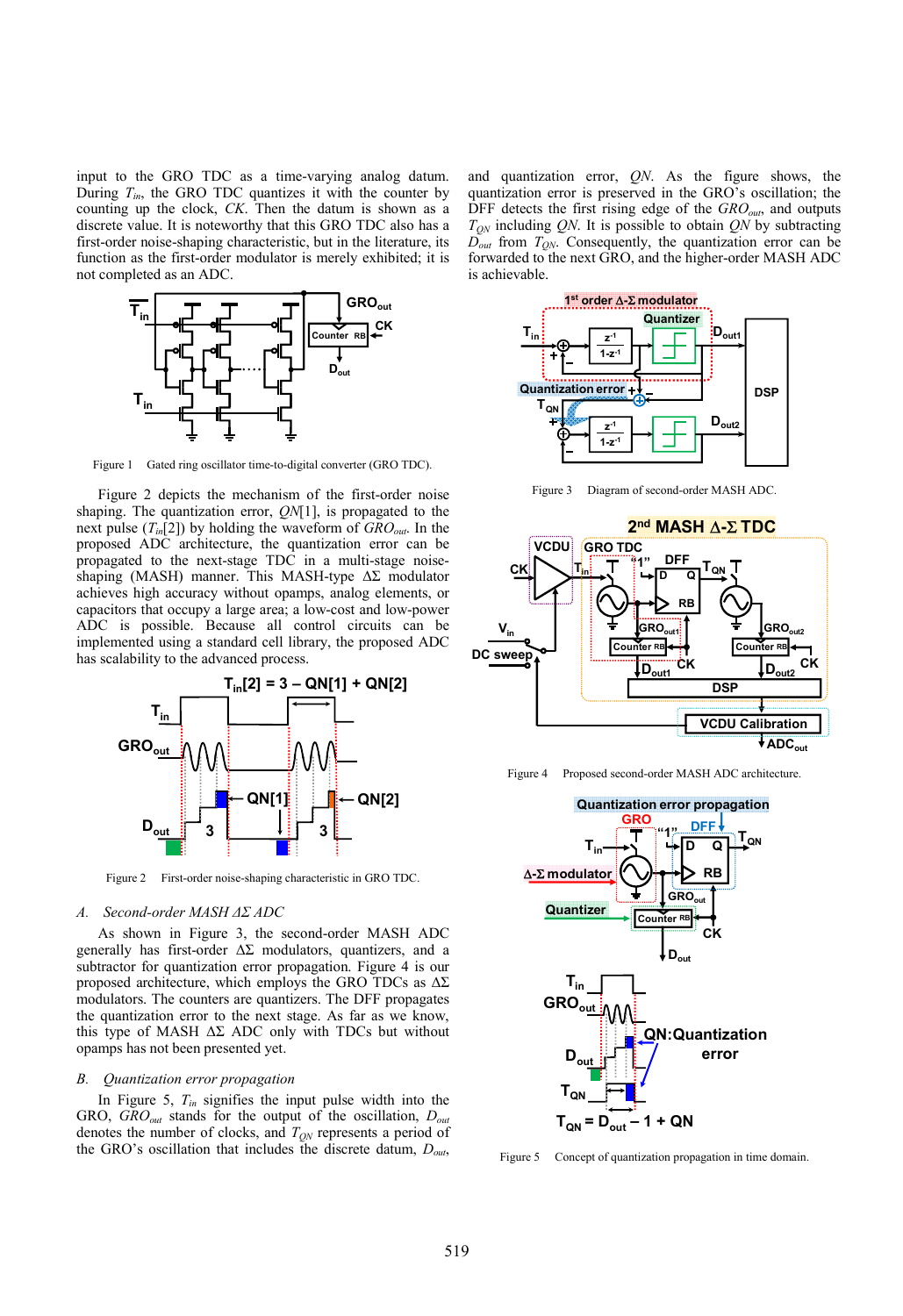## *C. Voltage-controlled delay unit (VCDU)*

In [1], a current-starved inverter presented in Figure 6(a) is used as a VCDU. When  $\phi$ <sub>in</sub> is "low", the pMOS transistor, M1, sources a current to the gate of the inverter, and precharges it to the supply voltage. Then it is discharged in the opposite phase. The current-sink nMOS transistor, M3, controlled by an analog input voltage (*Vin*), draws the charge; the discharging speed depends on *Vin*. This is the basis of the voltage-to-delay conversion. The diode-connected nMOS transistor, M4, draws a certain current, which avoids producing an infinite delay even if  $V_{in}$  is 0 V. In this conventional VCDU, however, the node voltage of  $V_X$  can not be recovered to the supply voltage at each sampling time. It therefore becomes unstable, thereby producing a variation of the delay time because the fluctuation of  $V_X$  influences the operating point of M3.

Figure 6(b) presents our proposed VCDU. While φ*in* is "low", the VCDU is reset to the precharge state. Then, after  $\phi$ <sub>in</sub> becomes "high", the inverter gate is discharged directly by M6, and the inverter output is flipped, in which the switching time depends on a voltage of  $V_{in}$ . In this configuration, irrespective of the voltage of  $\tilde{V}_{in}$ , the gate voltage of the inverter is fully recovered at each sampling time.



Figure 6 VCDU circuits: (a) conventional current-starved inverter VCDU and (b) proposed VCDU.

The SPICE simulation result in Figure 7 presents the characteristic of the voltage-to-delay conversion in the proposed VDCU. Nonlinearity exists, but it can be corrected using digital signal processing (DSP) after decimation filtering because the characteristic is monotonic [3]. The DSP coefficients for nonlinearity correction are obtainable by inputting the DC sweep to the VCDU (DC sweep in Figure 4) at the initial calibration phase.



Figure 7 Voltage-to-delay conversion characteristics in the proposed VCDU: before and after nonlinearity correction.

## III. IMPLEMENTATION RESULTS

We designed the proposed ADC architecture and implemented it in a 40-nm CMOM process. The layout area is 640 μm<sup>2</sup> (Figure 8). The output spectra of the first-order  $ΔΣ$ TDC and second-order MASH ΔΣ TDC are presented in Figure 9. We can observe the second-order noise-shaping characteristic, which demonstrates that the MASH functions in our design.



Figure 8 Layout of proposed ADC



Figure 9 Output spectra of first-order and second-order ΔΣ TDCs.

Figure 10(a) presents a case after decimation filtering with DSP. It shows the second harmonic distortion, which degrades the SFDR to 34.94 dB. This tone comes from the nonlinearity of the VCDU. After making the nonlinearity correction described in Subsection II.C, the SFDR is improved to 52.3 dB (17.36 dB improvement compared to the case before the nonlinearity correction) as shown in Figure 10(b). The SNDR is 45 dB, and the effective number of bits (ENOB) corresponds to 7.2 bit. The power dissipation is 583.2 μW in total (GROs, VCDU, and digital logics including DFFs and counters consume 100.8  $\mu$ W, 134.4  $\mu$ W, and 348.0  $\mu$ W, respectively). The figure of merit (FOM) at a 3-MHz bandwidth is 660 fJ per conversion step.

The specifications of the proposed ADC are compared in TABLE I with other state-of-the-art ADCs. Our proposed ADC is superior to them, particularly in terms of area. In the table, we introduce a new metric of FOM2  $(=$  FOM  $\times$  area). which emphasizes the area as a figure. Our proposed ADC